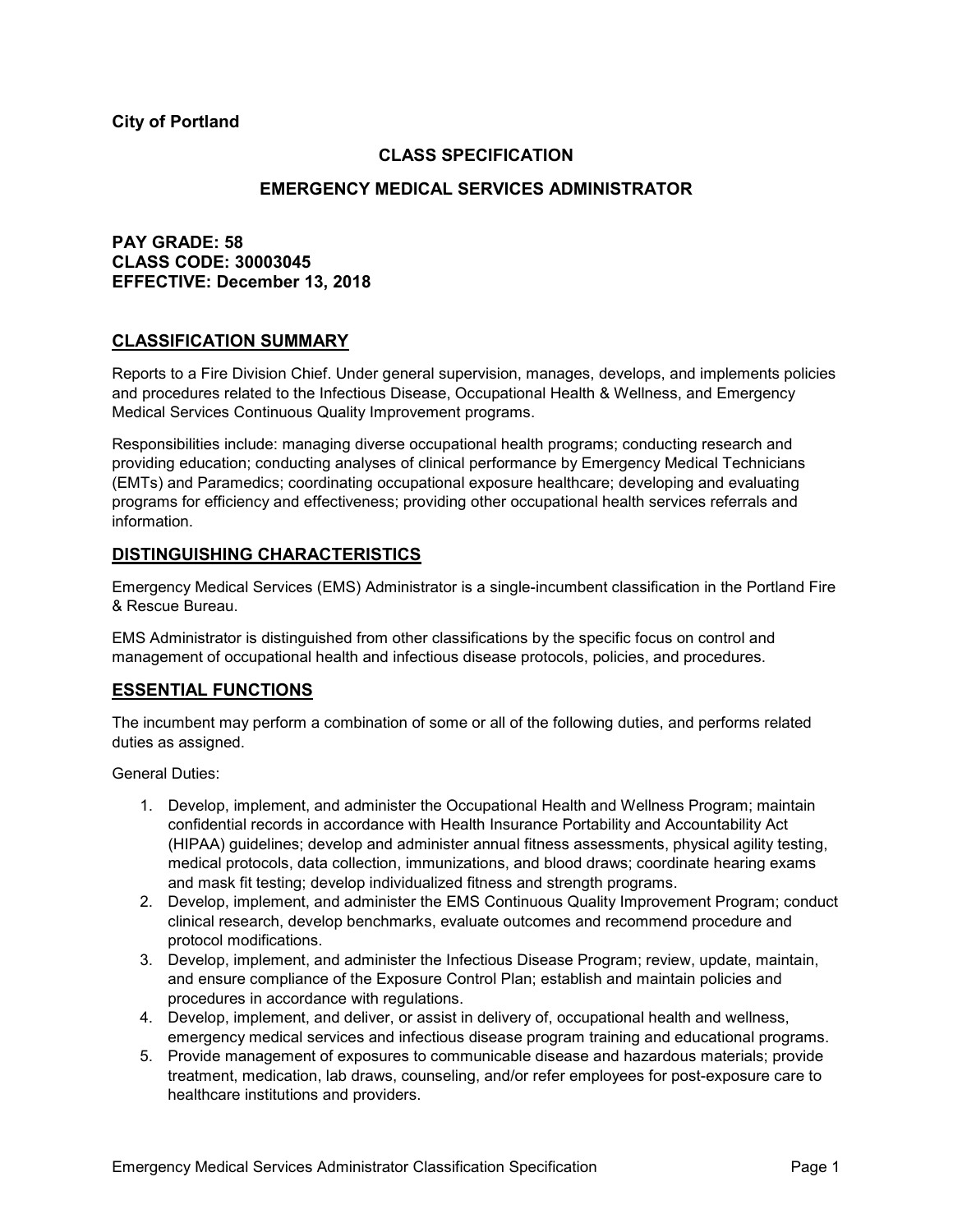- 6. Manage, implement, and oversee the Respirator Medical Exam Program and Mask Fit Program in accordance with federal and state health and safety regulations.
- 7. Serve as an expert program resource and develop, implement, and recommend EMS associated programs, policies, and procedures.

# **SUPERVISION RECEIVED AND EXERCISED**

The work of this classification is performed under general direction and oversight by a Fire Division Chief.

This classification has no supervisory responsibilities, but leads and oversees volunteers and casual/seasonal employees.

# **KNOWLEDGE/SKILLS/ABILITIES REQUIRED**

- 1. Knowledge of federal standards, mandates, and regulations applicable to bloodborne and airborne pathogens, infectious diseases, employee respirator use, provision of emergency medical services, and occupational exposure testing, immunization, education, and management.
- 2. Knowledge of methods, policies, and procedures of post-exposure case management.
- 3. Knowledge of medical research analysis techniques.
- 4. Knowledge of principles, practices, methods, tools, and techniques of program, administrative, and organizational analysis and program, project, and budget planning, development, and management.
- 5. Proficiency in advanced cardiac life support, basic life support, first aid training, pulmonary function testing, audiometric testing, fitness testing, phlebotomy, and performing electrocardiograms (EKGs).
- 6. Ability to plan, coordinate and evaluate training programs for adult learners in an employment setting.
- 7. Ability to exercise independent judgment, problem-solve, and take initiative within established procedures and guidelines.
- 8. Ability to utilize City-specific technology and general office software.
- 9. Ability to communicate clearly, logically, and persuasively, both verbally and in writing; prepare clear, concise, and comprehensive reports, correspondence, and documents.
- 10. Ability to establish and maintain effective working relationships with Bureau/Office management and staff, representatives of other governmental agencies, the public, and others encountered in the course of work.
- 11. Ability to collaborate with communities of color and people traditionally underrepresented in local decision-making; facilitate inclusive participation in programs and activities; communicate crossculturally.

## **MINIMUM QUALIFICATIONS REQUIRED**

Any combination of education and experience that is equivalent to the following minimum qualifications is acceptable.

**Education/Training**: Bachelor of Science degree in Nursing from an accredited college or university;

AND

**Experience**: Five (5) years of progressively responsible experience in occupational health and/or infectious disease nursing, including experience in program administration.

#### **Special Requirements and/or Qualifications:**

Oregon Registered Nurse License.